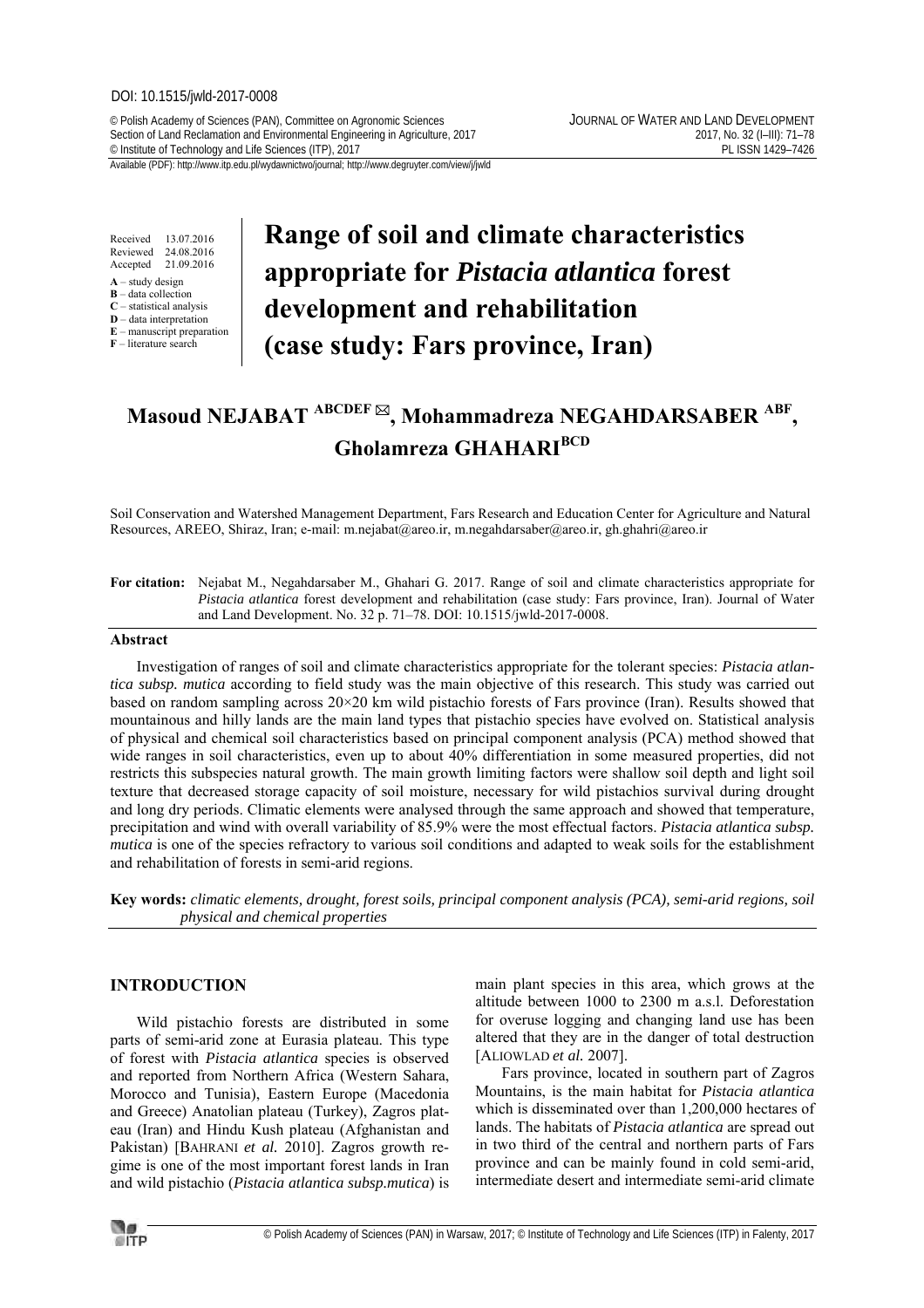conditions [AMIRI 1999]. There are four pistachio forest types in this region including pistachio atlantica; pistachio-acer; pistachio-almond and pistachio-oak. These wild pistachios are of different varieties which have been greatly affected by climatic, geomorphologic and pedological factors [NEGAHDARSABER, FATTAHI 2003].

Wild pistachio species are also grown in Irano- -Turani region that has low rainfall and the length of dry seasons has significantly separated this area from other regions. Heat variation is high in such regions and this is the reason life activities of plants have been reduced due to cold and freezing winters and long dry summers. This area (Irano-Turani region) has covered three fourth of Iran lands and More than 300 different types of trees and shrubs are found in this area [SABETI 1993]. Climate can directly or indirectly affects environmental factors those influences on growth of plants [YAGHMAIE *et al*. 2008]. Experiments conducted in recent decades indicate the whether condition has potential to control the distribution of plant species [MORRISON, MORECROFT 2006]. Wild pistachio is a xerophyte plant and dominant species which covers South-West Asia and North-Africa at margin of desert to Mediterranean climate [MON-TAZERI *et al.* 2014]. WALKER *et al.* [1987] study showed that wild pistachio is one of the resistant species to adverse environmental conditions such as different climates (arid, semi-arid and sub-humid).

The altitude at which *Pistacia atlantica* can be grown is variable in different parts of the world. ZO-HARY [1995] states that altitude of 900–3000 m a.s.l. is suitable for the growth of these types of plants in Iran. Combination of wild pistachios distribution map and hypsometric maps through geographic information system of Fars province indicated 57% of these bed growths are located in 1000–2000 m a.s.l. [NEGAHDARSABER *et al.* 2009]. This study also revealed that, 25.5% of these forests are located on 15– 30% slope and 66% of the geographical direction of such plantations is towards the north.

A severe decrease in vegetation cover of Fars province because of the drought it has faced in the last couple of years, has led to increased soil erosion in this region. Due to the loss of forest vegetation, *Pistacia atlantica* and oak forests in particular, furnishing the necessary conditions for the recovery of these species is required. In order to retrieval these forests baseline, updated information on desire ecological conditions needs to be obtained. The objective of this study was to find relationships between climate and soil characteristics on wild pistachio natural growth in the Fars province and identifying the main limiting factors.

# **MATERIAL AND METHODS**

The study area is located in the southern part of the Irano-Turani growth region (in southern part of Iran), and occupied over  $124,000$  km<sup>2</sup> of Fars province (Iran) at 50°37' to 55°40' east longitude and 27°7' to 31°45' north latitude with average elevation of 1491 m a.s.l. (Fig. 1). Investigation of soil status (the current situation of this type of forest soil) was designed according to analysis of sampled soils. To locate sampling sites, digital maps of wild pistachio forest of Fars province at scale of 1:250 000 were obtained. Selecting a geographic vertical grid (Universal Transfer Mercator (UTM) coordinates) based on habitat of *Pistacia atlantica* (pistachio distribution map of Fars province) intersection with 20×20 km network was the next step (Fig. 2). After finding the corresponding point in the field, an area with  $2000 \text{ m}^2$  was investigated. The general and specific characteristics of land, forest type and land geomorphology was reported and soil sampling was carried out.



Fig. 1. Location and elevation ranges of Fars Province; source: own elaboration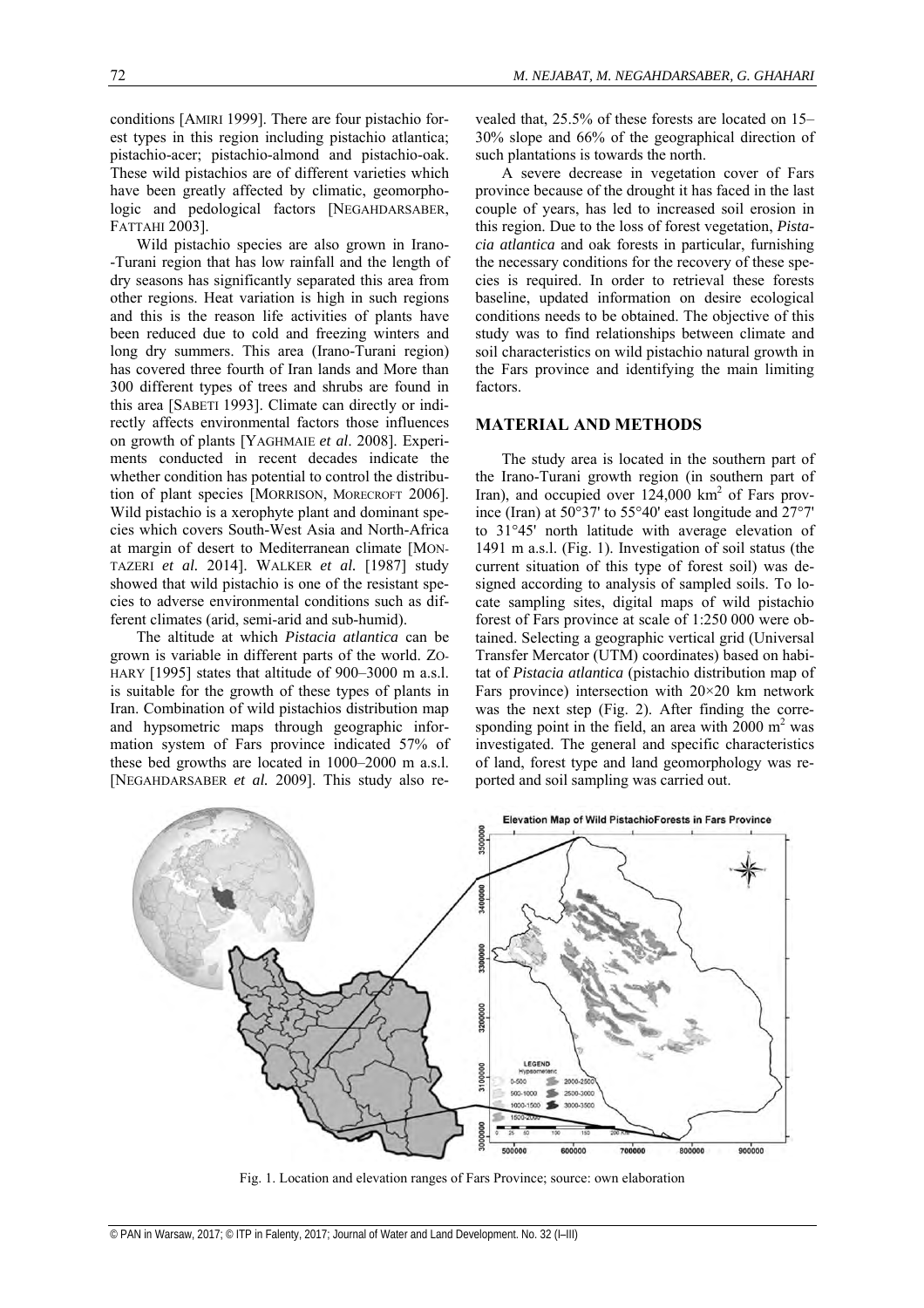Soils were sampled in the canopy shadow of *Pistacia atlantica* trees based on the criteria that the effective soil depths should be 30 cm [BROWN 1999; HOSSEINI *et al*. 2012]. The sampled soils taken from field for physio-chemical analysis were delivered to the laboratory.

Soils texture (percent of sand, silt and clay) were identified by GEE and BAUDER [1986] method. To determine the percentage of organic carbon and soil organic matter, dichromate oxidation method was used [NELSON, SOMNERS 1996]. Calcium carbonate equivalent percentage and bicarbonate concentrations were measured and reported using acid neutralization method [LEOPPERT, SUAREZ 1996]. Salinity based on electrical conductivity defined by RHOADES [1996] method. The statistical study of the soil experimental results was carried out based on principal component analysis (PCA) that can synthesize environmental data according to their matrix [KENT, COKER 2001]. These statistical analyses were performed in Minitab software.



Fig. 2. Map of natural growth fields for *Pistacia atlantica*, accompanying species, and sampling points in Fars Province (20-km grids); source: own elaboration

# **RESULTS**

Field studies of the sites covering about three percent of Fars wild pistachio forest area, showed that soil erosion and land degradation of these regions are moderate to high. Based on the geomorphological studies most of these sites are located on lands with high to moderate slope and shallow soil depth. Settlements elevations of wild pistachio were found to be at 500 to 2000 m a.s.l. (Fig. 1). The study sites near villages, residential areas and the safe passage of nomads in pasture and shrubs were poor condition and wild pistachio trees per unit area was low (Photo 1).



Photo 1. A general view from the studied area near Morgh village (phot. *M. Nejabat*)

During the absent of more detail maps, land resources (land types) and land units (land units) was distinct from field observations. According to integration land recourses map with *Pistacia atlantica* distribution map, the presence of this species was observed in almost all of the land units. Based on land type, different habitat of *Pistacia atlantica* were divided into four main groups: mountainous lands, hilly lands, trace lands and debris coin. According to field studies the general description of sites (chosen clusters) are presented in Table 1. Generally, the density of range covers, shrubs and *Pistacia atlantica* is low in land with lower slopes (less than 10%), compared to higher slop (more than 40%).This is due to easier access for animals grazing, destroying the bushes, and harvesting hardwood for fuel.

Soil depth in most of these lands is low (less than 30 cm) and soil surface is gravelly (more than 35% of components is formed by pebbles, gravels and boulders). Mountainous and hilly lands include rocks (about 30% out cropped rocks) can be easily seen. Due to poor vegetation and initial stage of soil formation and shortage of organic matter, soils structures are week and severe water erosion can be observed in most of the study areas.

**Table 1.** Typical measured environmental characteristics in the study regions

| Cluster name        | Eastern<br>longitude | Northern<br>latitude | Land type                                 | Origin                 | Soil<br>depth | Stone and gravel type                                                               | Erosion                   |
|---------------------|----------------------|----------------------|-------------------------------------------|------------------------|---------------|-------------------------------------------------------------------------------------|---------------------------|
| Sarpaniran          | 53°29'16"            | 29°59'15"            | alluvial plain and<br>terrestrial area    | Dolomite and<br>gypsum | low           | more than 15% sound rock and<br>more than 30% gravel                                | medium                    |
| Sivand dam          | $52^{\circ}52'10"$   | $30^{\circ}10'4"$    | mountainous leading<br>to low plain areas | Dolomite               | very<br>low   | more than 30% sound rock, more<br>than $10\%$ outcrop                               | high due to<br>water flow |
| Meimand old<br>road | 52°38'29"            | 28°55'04"            | flat terrestrial and<br>alluvial plains   | Dolomite               | low           | more than 10% sound rock, more<br>than 20% rock and gravel, more<br>than 15% bolder | medium                    |

Source: own study.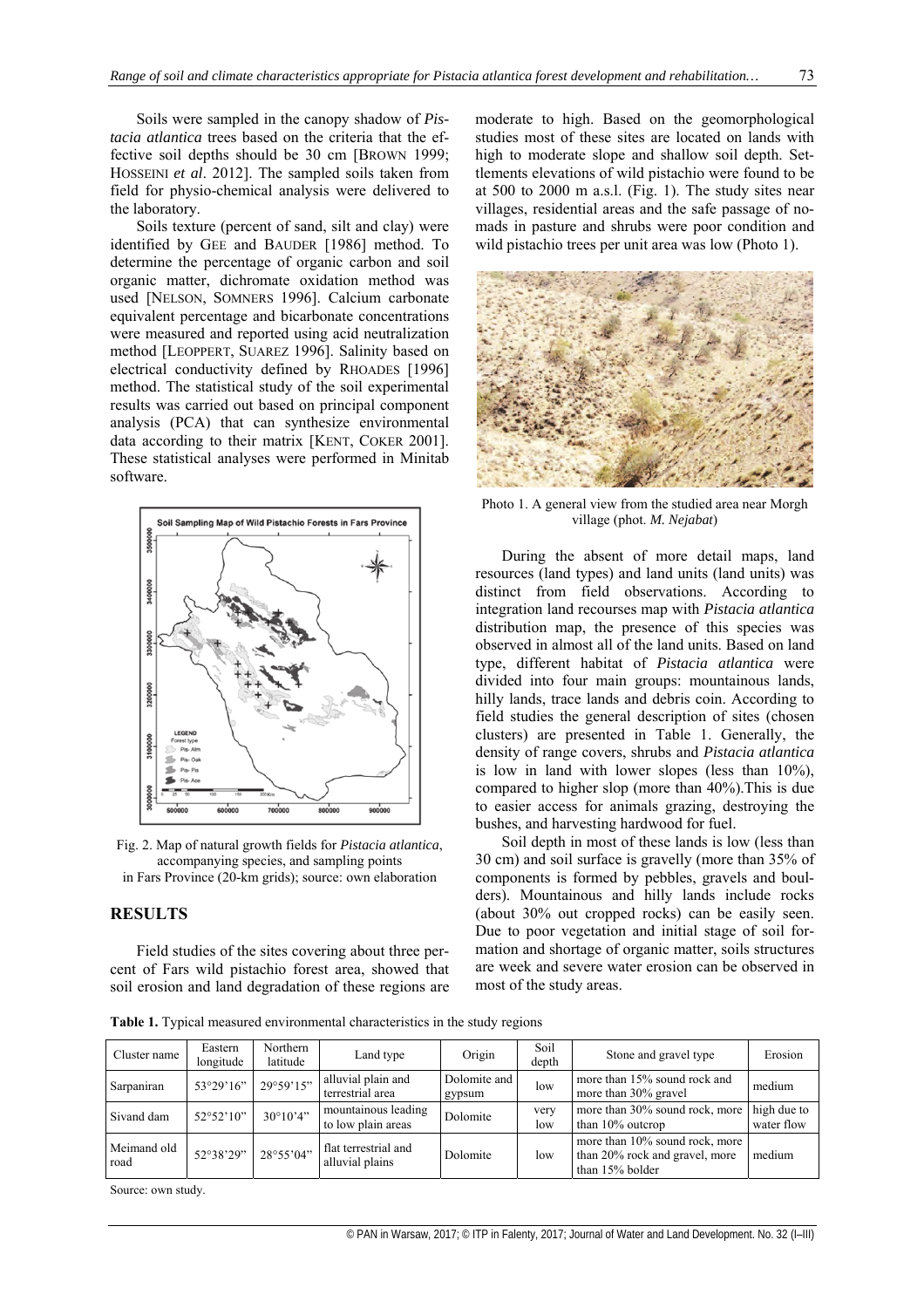Asmari and Jahrom Asmari which are the dominating geological formations in this region causes calcareous soil (generates from calcareous parent material) in all of specimens. Weak reaction of soils to 0.1 normal choleric acid shows the low bicarbonate and poor amount or nonexistence of gypsum in the soils. A typical view of *Pistacia atlantica* growth, distribution, and land resources in the studied forest field is shown in Figure 3.

Soil physical and chemical analysis showed that loam or medium is dominant soil texture type and organic matter percentage is very low (0.3% to 0.74%). The acidity of saturated soils is around neutral (7.25–7.54) that is consequence of high Equivalent Calcium Carbonate (31.7–40.2). Saline soil is not observed in any places of study area and concentration of Bicarbonate is less than 0.35 meq⋅(100 g)<sup>-1</sup> (Tab. 2).

The statistical analyses of these results according to PCA method [KENT, COKER 2001] are showed in Table 3 and Figure 3. Application of PCA for statistical analysis on soil data results showed after three initial steps, Eigenvalue went to less than 1 and in first 4 steps; cumulative proportion was 92% as shown in Table 3. The results of PC1 (greatest and main proportion percentage), soil texture (sand, silt and clay) and salinity have the most diffraction and saturation percentage have the least diffraction.

**Table 2.** Physico-chemical characteristics of studied soil specimens

|                            | Percent soil content               |                                       |                           |                 |                               |                                                       |                                      |                                  | $\%$                                                     | ່ຕ                                        |                                                  |
|----------------------------|------------------------------------|---------------------------------------|---------------------------|-----------------|-------------------------------|-------------------------------------------------------|--------------------------------------|----------------------------------|----------------------------------------------------------|-------------------------------------------|--------------------------------------------------|
| Location<br>(Cluster name) | E<br>2000<br>sand<br>$\frac{6}{5}$ | $\frac{\text{slit}}{50}$ µm<br>$\sim$ | $\approx$ $\mu$ m<br>clay | Texture         | Saturation percentage<br>(SP) | Electrical conductivity<br>$E$ C), dS·m <sup>-1</sup> | carbon<br>$\%$<br>$\circ$<br>Organic | acidity<br>$\rm _H$<br>Saturated | matter<br>$\frac{6}{9}$<br>(OM),<br>Organic <sub>1</sub> | Equivalent calcium<br>(CCE),<br>carbonate | HCO <sub>.</sub><br>ි<br>Bicarbonate<br>meq(100) |
| Sarpaniran                 | 52.56                              | 26                                    | 21.44                     | silty clay loam | 54.7                          | 1.05                                                  | 0.32                                 | 7.46                             | 0.55                                                     | 32.4                                      | 0.19                                             |
| Sivand dam                 | 62.56                              | 24                                    | 13.44                     | silty loam      | 47.2                          | 2.86                                                  | 0.49                                 | 7.59                             | 0.84                                                     | 28.7                                      | 0.34                                             |
| Morghvilage                | 62.56                              | 26                                    | 11.44                     | silty loam      | 42.8                          | 1.83                                                  | 0.58                                 | 7.31                             | 1.00                                                     | 26.9                                      | 0.16                                             |
| Ghaderabad                 | 58.56                              | 30                                    | 11.44                     | silty loam      | 45.2                          | 1.96                                                  | 0.43                                 | 7.54                             | 0.74                                                     | 34.8                                      | 0.18                                             |
| Chenaroo                   | 46.56                              | 26                                    | 27.44                     | clay loam       | 50.3                          | 0.97                                                  | 0.24                                 | 7.37                             | 0.41                                                     | 36.1                                      | 0.10                                             |
| Mamoo                      | 48.56                              | 25                                    | 26.44                     | loam            | 48.1                          | 0.91                                                  | 0.36                                 | 7.32                             | 0.63                                                     | 38.5                                      | 0.13                                             |
| Mahjan                     | 44.56                              | 34                                    | 21.44                     | loam            | 44.2                          | 1.23                                                  | 0.27                                 | 7.46                             | 0.48                                                     | 32.9                                      | 0.20                                             |
| Khaniman                   | 46.56                              | 31                                    | 22.44                     | loam            | 37.6                          | 1.33                                                  | 0.31                                 | 7.39                             | 0.54                                                     | 31.7                                      | 0.20                                             |
| Bakan                      | 40.56                              | 29                                    | 30.44                     | clay loam       | 50.3                          | 0.83                                                  | 0.17                                 | 7.25                             | 0.30                                                     | 40.2                                      | 0.18                                             |
| Honeifaghan                | 60.56                              | 22                                    | 17.44                     | silty loam      | 31.8                          | 0.59                                                  | 0.24                                 | 7.32                             | 0.42                                                     | 27.4                                      | 0.12                                             |
| Maximum                    | 62.56                              | 34                                    | 30.44                     | clay loam       | 54.7                          | 1.96                                                  | 0.43                                 | 7.54                             | 1.00                                                     | 40.2                                      | 0.20                                             |
| Minimum                    | 40.56                              | 25                                    | 11.44                     | loam            | 37.6                          | 0.83                                                  | 0.17                                 | 7.25                             | 0.30                                                     | 31.7                                      | 0.10                                             |
| Variation, %               | 64.83                              | 73.53                                 | 37.58                     |                 | 68.74                         | 42.35                                                 | 39.53                                | 96.15                            | 30                                                       | 78.86                                     | 50                                               |

Source: own study.

**Table 3.** Summation coefficient of principal component analysis based on correlation matrix

| Variable         | PC1      | PC2      | PC <sub>3</sub> | PC <sub>4</sub> |  |
|------------------|----------|----------|-----------------|-----------------|--|
| Sand             | 0.412    | 0.270    | $-0.194$        | 0.023           |  |
| Silt             | $-0.115$ | $-0.402$ | 0.682           | 0.435           |  |
| Clay             | $-0.434$ | $-0.110$ | $-0.132$        | $-0.261$        |  |
| <b>SP</b>        | $-0.106$ | $-0.476$ | $-0.618$        | 0.177           |  |
| EC               | 0.398    | $-0.309$ | $-0.040$        | 0.059           |  |
| OC               | 0.393    | $-0.014$ | $-0.189$        | 0.575           |  |
| PH               | 0.306    | $-0.397$ | 0.089           | $-0.265$        |  |
| <b>CCE</b>       | $-0.356$ | $-0.321$ | $-0.215$        | 0.208           |  |
| HCO <sub>3</sub> | 0.289    | $-0.414$ | 0.075           | $-0.513$        |  |
| Eigenvalue       | 5.364    | 2.029    | 1.094           | 0.763           |  |
| Proportion%      | 51.2     | 22.6     | 11.7            | 6.6             |  |
| Cumulative%      | 51.2     | 73.8     | 85.5            | 92              |  |

Source: own study.

Results of using principal component analysis on 26 climatic elements of Fars province showed, 4 main component cover more than 89% of cumulative proportion (Tab. 4) and eigenvalue of remained elements are less than one those deleted from more statistical analysis. Precipitation, temperature and wind make more than 85% proportion of climatic elements. Results of crossing map of wild pistachio forest of Fars province (Fig. 2) and corresponding cells of those three elements for determining of the mean score of the three components is shown in Table 5.



Fig. 3. Diagram of loading plot based on soils physical and chemical properties; source: own study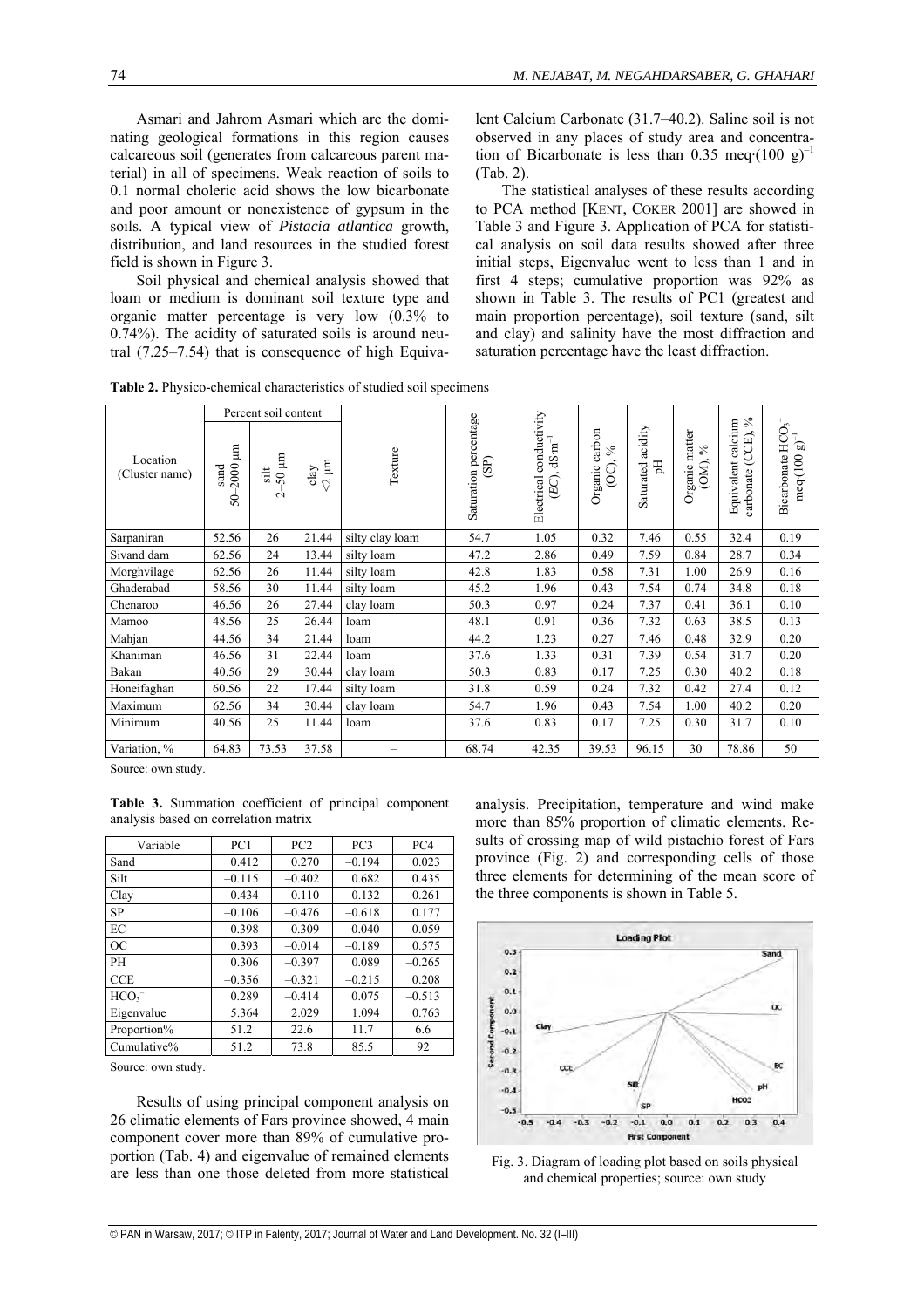**Table 4.** The relative importance of climatic elements

| Parameter            | PC <sub>1</sub> | PC2   | PC <sub>3</sub> | PC <sub>4</sub> |  |
|----------------------|-----------------|-------|-----------------|-----------------|--|
| Eigenvalue           | 3.657           | 2.774 | 1.116           | 0.933           |  |
| Proportion%          | 51.5            | 29.6  | 4.8             | 3.3             |  |
| Cumulative%          | 51.5            | 81.1  | 85.9            | 89.2            |  |
| Comment and the fact |                 |       |                 |                 |  |

Source: own study.

**Table 5.** The most effective climatic elements range for wild pistachio

| Value   | precipitation<br>Amnual | Annual mean<br>temperature | temperature<br>temperature<br>maximum<br>minimum<br>Average<br>Average |        | Prevailing wind<br>direction | Prevailing wind<br>speed |
|---------|-------------------------|----------------------------|------------------------------------------------------------------------|--------|------------------------------|--------------------------|
|         | mm                      |                            | $\rm ^{\circ}C$                                                        | degree | Not                          |                          |
| Max     | 695.50                  | 25.98                      | 17.68                                                                  | 33.42  | 317.98                       | 10.31                    |
| Min     | 180.45                  | 13.82                      | 6.31                                                                   | 20.20  | 138.85                       | 6.66                     |
| Average | 340.16                  | 19.92                      | 12.35                                                                  | 26.85  | 274.01                       | 7.80                     |

Source: own study.

# **DISCUSSION AND CONCLUSIONS**

Results of the field study revealed a higher density of wild pistachio trees on gradient lands, especially land types such as: mountain, hilly and piedmont plains, because stakeholder's accessibility in these lands is not easy. A study in western Zagros (Kermanshah province) also showed higher presence of these species trees on the hilly areas, mountainous and high slop pediments [BAHRANI *et al*. 2010].

Shallow depth of the soil which is caused by the sever soil erosion in the last couple of decades is the main land limiting factor that reduces the regeneration of this species. Shallow soils with light texture also limits the moisture storage (from rain) necessary for wild pistachio survival during drought and long dry periods. Due to poor vegetation cover, initial stage of soil formation and hence low organic matter, soil structure is week (low soil aggregation and high soil erodibility) and severe water erosion was observed in most of the study areas. Results of REZAEYAN *et al.*  [2009] research also presented same conditions in most of Zagros Mountains that causes weakness of soil structure and decreases erosion resistance. SALEHI *et al.* [2008] and LE POLAIN DE WAROUX, LAMBIN [2012] also believe that deforestation in Zagros region or semi-arid forests always proceed to land degradations, so conservation of one protects another. SHE-KARCHIAN, ESFANDIARPOUR [2006] studies showed that due to decrease in the trees density in arid and semi-arid regions of Zagros forests, soil erosion increased significantly. ZANGANEH [2001], who conducted such a study in Ghalajeh (Kermanshah province), also indicated that *Pistacia atl antica* has a better chance of growth with higher quality in the northern slopes of this region than the southern slopes.

According to SALEHI et al. [2005] and MAH-MOUDI *et al.* [2005], physical and chemical properties of soil are the most important factor that affected wild pistachio growth. Therefore, the natural presence of *Pistacia atlantica* in these regions insists the appropriateness of the chemical and physical conditions and geomorphological situation. SCHOENHOLTZ *et al.*  [2000] emphasized that the natural growth deficiency followed the undesired interaction between plants and the soil physico-chemical properties. Furthermore, based on BINKLEY and GIARDINA'S [1998] finding similar soil test results, despite the difference in their locations, shows their vulnerability towards the growth of a particular species of tree that is compatible with ecological conditions.

The cluster analysis showed that the percentage of clay, sand and saturation percentage (SP) have high variety. TAHERI ABKENAR *et al.* [2013] studies also did not indicate significant differences among samples soil texture and saturation percentage in Khojir wild pistachio national park. LIMANE *et al.* [2014] research confirmed large difference in soil texture of wild pistachio forest in Algeria.

Most of wild pistachio species are tolerant to soil salinity and keep natural growth and development [SEPASKHAH, KARIMI-GOGHARY 2003], but ECe of sampled soils are low too. The percentage of equivalent calcium carbonate (CCE) tolerance (due to the calcareous parent materials of most soil samples) is high (8.5%) and also, high buffering capacity of the soils (causes from lime presence) leaded pH close to neutral, with little change. TAHERI ABKENAR *et al*. [2013] studies confirmed a wide range of variety in these three factors in the wild pistachio forest.

Cluster analysis (CA) showed that Chenaroo and Mamoo regions have the most similarity level (96.47%) and the least distance (1.87) from each other. On the other hand, the minimum similarity and maximum distance of soil properties occurred in Sivand Dam's region (Fig. 4). The salinity and bicarbonate concentration are the main cause of this difference. Measured characteristics of the soil samples in this study did not have any overlap with the ecological limits explained by ZANGENEH [2001]. Even so, CA and PCA statistical procedures indicate that about 40% of the variations in soil characteristics do not impose any specific restrictions for this species.



Fig. 4. Cluster analysis for soil mean characteristics; source: own study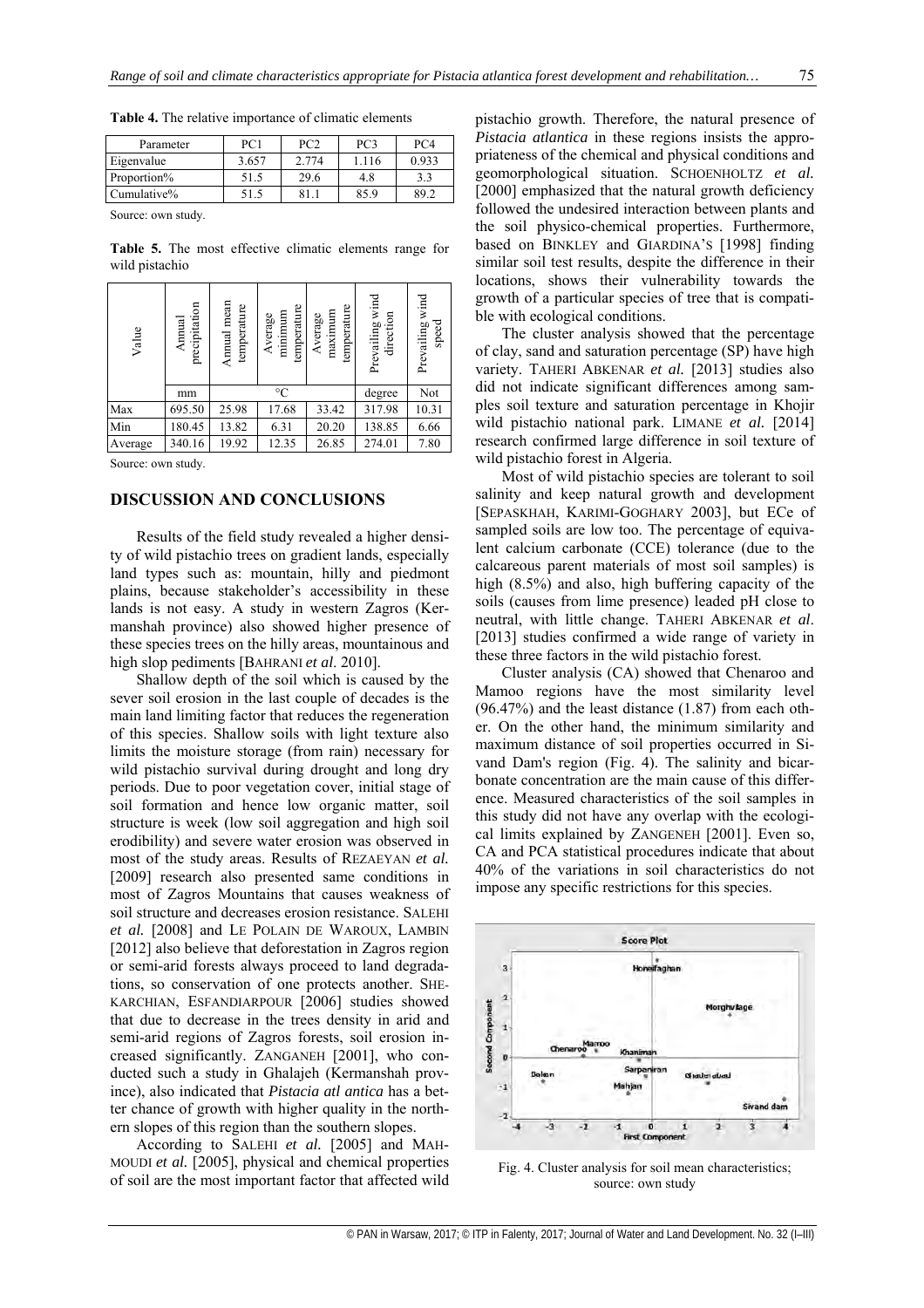The main limiting factor in natural growth of wild pistachio is shortage of soil moisture storage from rain. OWLIAIE [2010] studies presented the influence of semi-arid climate on forest ecosystems (southern part of Zagros pistachio forests in) is more important than soil chemical and physical conditions. GHOLAMI *et al.* [2007] studies indicate that low soil depth and sandy soil texture are inappropriate n for wild pistachio natural growth. BODAGHI [1995] believes that the most important factors for poor natural development of wild pistachio in protected Zagros region is the shortage of soil water content.

The three climatic components (temperature, precipitation and wind) are the most important factors those lead the behaviour of the climate in the study areas. HATAMI BAHMAN BIGLU, KHOSHAL DASTJERDI [2010] studies according to application of principal component analysis on 25 whether elements showed, four climatic factors in Fars province are the most influence. Their results showed that the four components (temperature, precipitation, wind and summer precipitation mechanism) are the main factors regionalized Fars province. The PCA results showed the annual precipitation is the most important climatic element affecting distribution of wild pistachio and the temperature with the lowest value (the biggest negative effects) indicates sensitivity of wild pistachio to temperature rise. ROSTAMIKIA *et al*. [2010] investigation in Ardabil province (Khalkhal forest) showed the temperature is the main limiting factor in whether elements in wild pistachio lodgement.

Inappropriate changes in Landuse at the Zagros zone of Fars province such their use as gardens, miss management in wood harvesting, excessive grazing by livestock, and poor soil and water conservation operations, are the most significant factors that have led to the deterioration and degradation of wild pistachios in these areas. Soil conservation and watershed management projects can improve condition to rehabilitate and develop wild pistachio forest even in a semi-arid region as Fars province.

#### **ACKNOWLEDGEMENTS**

This article authors are thankful to Mr. Ali Abbasi for his cooperation in field data collection and Mrs. Laden Jowkar for valuable advice on the statistical analysis of this study. This research was performed with support of Fars Research and Education Center for Agriculture and Natural Resources that made us so appreciate for their accompanying.

# **REFERENCES**

- ALIOWLAD J., NAJAFIFAR A., SEIAVOSHI K. 2007. Soil survey and land capability evaluation of Zardalan Shirvan Chardavol region, Ilam Province. Abstracts of the 10th Iran soil congress. Karaj, Iran: Tehran University, 26– 28 August 2007 pp. 742. (In Persian with an abstract in English).
- AMIRI A. 1999. Investigation of Zagros forest ecosystem in Lordegan, Chaharmahal and Bakhtiari province. Msc thesis. Tarbiat Modares University Press pp. 113. (In Persian).
- BAHRANI M.J., YEGANEH M., HEIDARI B. 2010. Distribution of *Pistacia mutica* F. and M. as influenced by topographical factors and soil properties in mountain areas of western Iran. International Journal of Ecology and Environmental Science. Vol. 36 p. 27–37.
- BINKLEY D., GIARDINA C. 1998. Why do tree species affect soils? The warp and whoop of tree-soil interaction. Biogeochemistry. Vol. 42 p. 89–106.
- BODAGHI A. 1995. Investigation of regeneration, distribution and ecological condition of wild pistachio. Proceeding of the first national seminar of wild pistachio. Ilam University, Iran. 4–5 November 1995 p. 472–481. (In Persian with an abstract in English).
- BROWN K.J. 1999. Soil sampling and sample handling for chemical analysis. In: Soil analysis: An interpretation manual. Eds. K.I. Peverill, L.A. Sparrow, D.J. Reuter. Melbourne. CSIRO Publishing p. 35–54.
- GEE G.W., BAUDER J.W. 1986. Particle-size analysis. In: Methods of soil analysis. P. 1. Physical and mineralogical methods. 2nd ed. Ed. A. Klute. SSSA Book. Ser. 5.1. Madison. SSSA, ASA p. 383–411.
- GHOLAMI S., HOSSEINI S.M., SAYADE. 2007. Effect of soil, sowing depth and sowing date on growth and survival of *Pistacia atlantica* seedlings. Pakistan Journal of Biological Science. Vol. 10. Iss.2 p. 245–249.
- HATAMI BAHMAN BIGLU H., KHOSHAL DASTJERDI J. 2010. Application of factor analysis for regionalization of Fars province. Journal of Geographical Space. Vol. 32 p. 48– 36. (In Persian with an abstract in English).
- HOSSEINI V., AKHAVAN R., TAHMASEBI M. 2012. Effect of pistachio (*Pistacia atlantica*) canopy on the spatial distribution of soil chemical characteristics (Case study: Sarvabad, Kurdistan). Iranian Journal of Forest. Vol. 4 p. 13–24. (In Persian with an abstract in English).
- KENT M., COKER P. 2001. Vegetation description and analysis. Chichester, Sussex. John Wiley and Sons. ISBN 9780471948100 pp. 363.
- LE POLAINDE WAROUX Y., LAMBIN E.F. 2012. Monitoring degradation in arid and semi-arid forests and woodlands: The case of the argan woodlands (Morocco). Applied Geography. Vol. 32. Iss. 2 p. 777–786.
- LEOPPERT R.H., SUAREZ D.L. 1996. Carbonate and gypsum. In: Methods of soil analysis. P. 3. Chemical methods. Eds. D.L. Sparks, A.L. Page, P.A. Helmke, R.H. Loeppert. SSSA Book. Ser. 5.3. Madison SSSA, ASA p. 1264–1279.
- LIMANE A., SMAIL-SAADOUN N., BELKEBIR-BOUKAIS A., KISSOUM-HAMDINI I. K. 2014. Root architecture adaptation of *Pistacia atlantica subsp. atlantica* according to an increasing climatic and edaphic gradient: case of a north–south transect in Algeria. Turkish Journal of Botany. Vol. 38 p. 536–549.
- MAHMOUDI J., ZAHEDI GH., AMIRI A., ADELI A., RAHMANI R. 2005. An acquaintance with the relationship between plant ecological groups and soil characteristics in Kelarabad plain forest (Chahloos). Iranian Journal of Natural Resources. Vol. 58 p. 351–362. (In Persian with an abstract in English).
- MONTAZERI M., GHAHARI G., NEGAHDARSABER M.R. 2014. Identifying vegetative climate zones in Fars Province with emphasis on the spread of pistachio forests. Journal of Applied Climatology. Vol. 1 p. 73–86. (In Persian with an abstract in English).
- MORISON J., MORECROFT M.D. 2006. Plant growth and climate change. Oxford. Blackwell Publishing. ISBN 978- 14051-3192-6 pp. 232.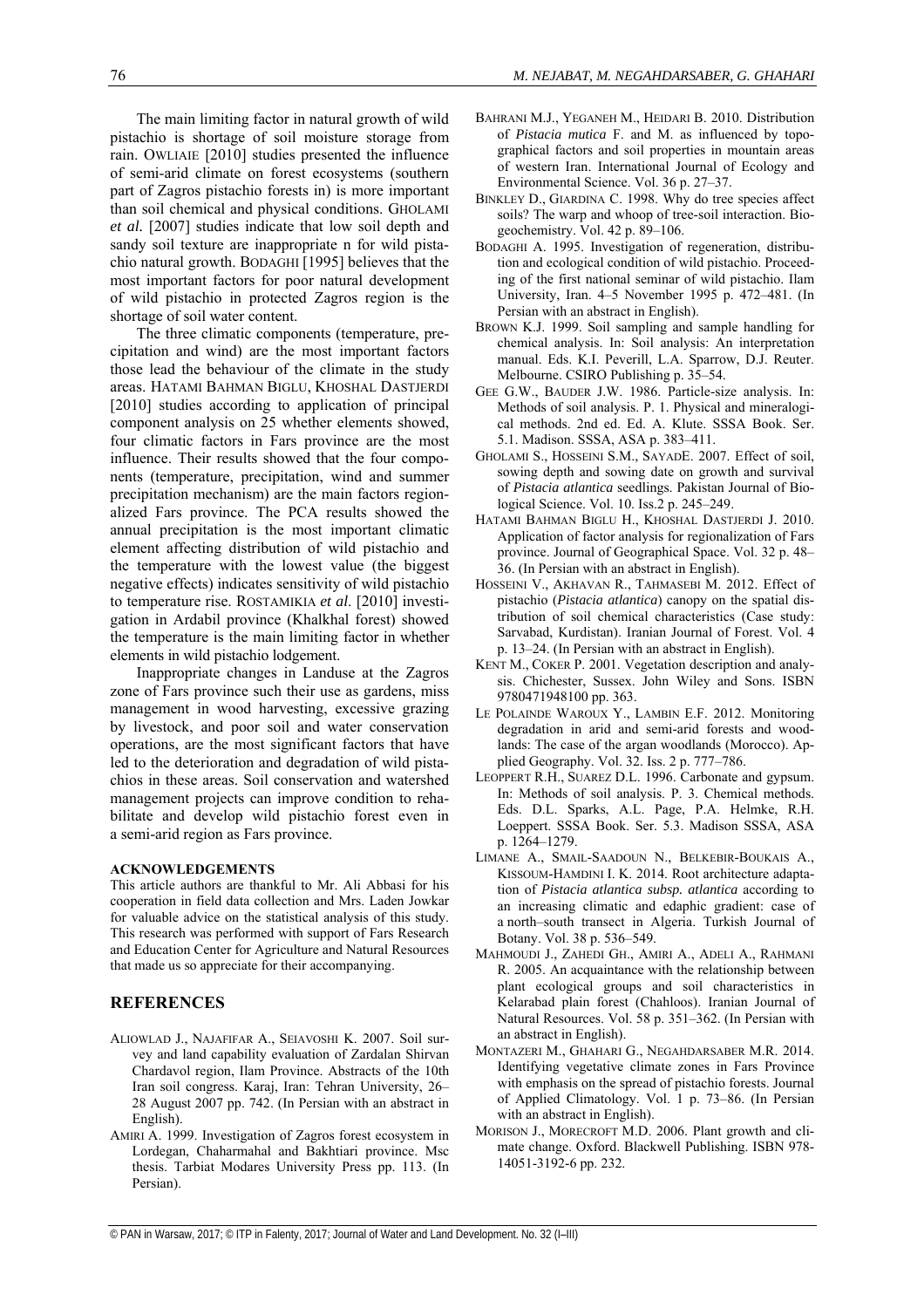- NEGAHDARSABER M.R., FATTAHI M. 2003.Wild pistachio (*Pistacia attlantica*) status in Irano-Turani growth regime, case study, Fars Province. Iranian Journal of Forest and Poplar Research. Vol. 10 p. 99–119. (In Persian with an abstract in English).
- NEGAHDARSABER M.R., FATTAHI M., PAKPARVAR M., JOW-KAR L. 2009. Statistical analysis of physiographic conditions of wild pistachio in Fars Province by GIS. Iranian Journal of Forest and Poplar Research. Vol. 16 p 262– 273. (In Persian with an abstract in English).
- NELSON D.W., SOMMERS L.E. 1996. Total carbon, organic carbon, and organic matter. In: Methods of soil analysis. P. 3. Chemical methods. Eds. D.L. Sparks, A.L. Page, P.A. Helmke, R.H. Loeppert. SSSA Book. Ser. 5.3. Madison SSSA, ASA p. 1063–1092.
- OWLIAIE H. 2010. Physical and chemical properties of soils under some wild pistachio (*Pistacia atlantica*) canopies in a semi-arid ecosystem, southwestern Iran. In: Geophysical Research Abstracts. Vienna, Austria: EGU General Assembly, 2–7 May 2010 p. 14979.
- REZAEYAN S., POURMAJIDIAN M.R., JALILVAND H., PAR-SAKHOO A. 2009. Growth parameters of *Pistacia atlantica* under different soil conditions in Iran. African Journal of Plant Science. Vol. 3 p. 184–189.
- RHOADES J.D. 1996. Salinity: electrical conductivity and total dissolved solids. In: Methods of soil analysis. P. 3. Chemical methods. Eds. D.L. Sparks, A.L. Page, P.A. Helmke, R.H. Loeppert. SSSA Book. Ser. 5.3. Madison SSSA, ASA p. 1351–1372.
- ROSTAMIKIA Y., IMANI A.A., FATAHI M., SHARIFIJ. 2010. Sit demands and qualitative characteristics of wild pistachio in Khalkhal forest. Iranian Journal of Forest and Poplar Research. Vol. 38 p. 489–499. (In Persian with an abstract in English).
- SABETI H. 1993. Forests, trees, and shrubs of Iran. Yazd. Yazd University Press pp. 360 (In Persian).
- SALEHI A., WILHELMSSON E., SÖDERBERG U. 2008. Land cover changes in a forested watershed, Southern Zagros, Iran. Land Degradation and Development. Vol. 19 p. 542–553.
- SALEHI E., ZARINKAFSH M., ZAHEDI M., AMIRI A., MARVI MOHAJER M. 2005. Soil physico-chemical characteris-

tics change relation with trees ecological groups in Namkhaneh series, Khyroodkenar forest. Iranian Journal of Natural Resources. Vol. 58 p. 567–578. (In Persian with an abstract in English).

- SCHOENHOLTZ S.H., VAN MIEGROET H., BURGER J.A. 2000. A review of chemical and physical properties as indicator of forest soil quality: Challenge and opportunities. Forest Ecology and Management. Vol. 138 p. 335–356.
- SEPASKHAH A.R., KARIMI-GOGHARY S.H. 2003.Growth and chemical composition of pistachio affected by salinities and depths of water table. Communication in Soil Science and Plant Analysis. Vol. 34 p. 343–355.
- SHEKARCHIAN A., ESFANDIARPOUR P. 2006. Soil survey of wild pistachio forests and its impacts on decreasing soil erosion. In: Proceeding of second national conference on watershed, soil and water resources management. Iran: Kerman University, 22–23 March 2006 p. 638– 648. (In Persian with an abstract in English).
- TAHERI ABKENAR K., SALEHI A., BAGHERI J., RAVANBAKHSH H. 2013. Some ecological properties of *Pistacia atlantica* Desf in Khojir National Park of Iran. Chinese Journal of Applied and Environmental Biology. Vol. 19 p. 415– 420.
- WALKER R., TOROKFALVY E., BEHBOUDIAN M.H. 1987. Uptake and distribution of chloride, sodium, and potassium, ions and growth of salt treated pistachio. Australian Journal of Agriculture Research.Vol. 38 p. 383–394.
- YAGHMAIE L., SOLTANI S, KHODAGHOLI M. 2008. Effect of climatic factors on distribution of *Artemisia sieberi* and *Artemisia aucheri* in Isfahan Province using multivariate statistical methods. JWSS – Isfahan University of Technology. Vol. 44 p. 359–370. (In Persian with an abstract in English).
- ZANGENEH H. 2001. Ecological demands of pistachio species in Kermanshah province. Iranian Journal of Forest and Poplar Research. Vol. 10 p. 123–130. (In Persian with an abstract in English).
- ZOHARY D. 1995.Taxonomy the genus *Pistacia* L. In: Pistacia genetic resources. International workshop. Palermo, Italy, 29–30 June 1995. Roma. FAO p. 1–11.

# **Masoud NEJABAT, Mohammadreza NEGAHDARSABER, Gholamreza GHAHARI**

# **Zakres charakterystyk glebowych i klimatycznych odpowiednich dla rozwoju i rekultywacji lasów** *Pistacia atlantica* **na przykładzie prowincji Fars w Iranie**

#### **STRESZCZENIE**

Głównym celem badań terenowych prezentowanych w niniejszej pracy było przeanalizowanie zakresu wartości charakterystyk glebowych i klimatycznych odpowiednich dla podgatunku *Pistacia atlantica subsp. mutica*. Próby pobierano losowo z poletka w lesie pistacjowym o wymiarach 20×20 km w prowincji Fars w Iranie. Wyniki dowodzą, że pistacja wyewoluowała na ziemiach górskich i na terenach pagórkowatych. Statystyczna analiza fizycznych i chemicznych właściwości gleb prowadzona metodą składowych głównych (PCA) wykazała, że duża zmienność badanych cech, sięgająca w niektórych przypadkach 40%, nie ograniczała naturalnego wzrostu badanego podgatunku. Głównymi czynnikami ograniczającymi były płytkie gleby o lekkiej strukturze, które zmniejszały zdolność gleb do zatrzymywania wilgoci niezbędnej dziko rosnącej pistacji do przetrwania długich okresów suszy. Czynniki klimatyczne analizowano tą samą metodą i stwierdzono, że najbardziej istotne były